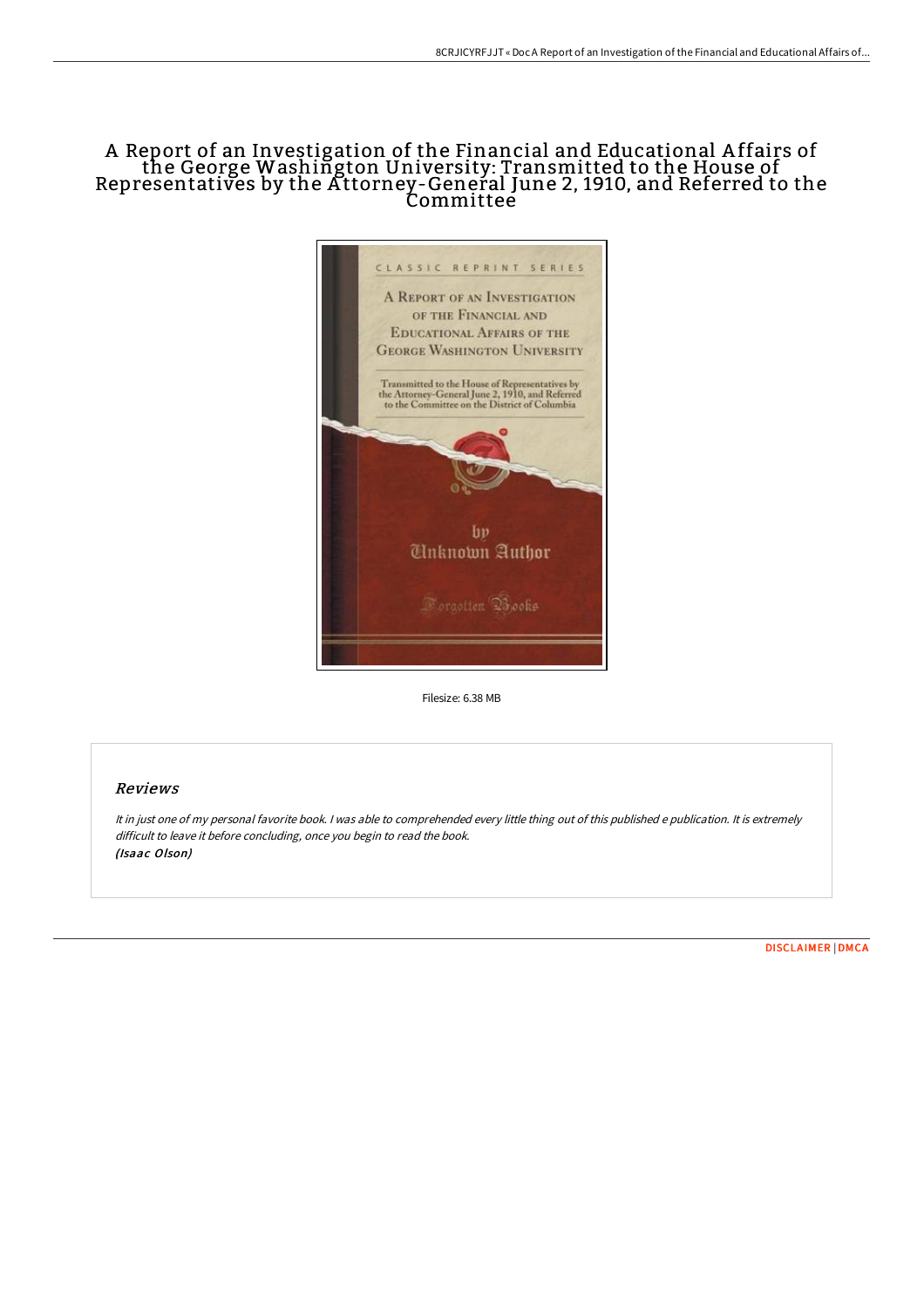## A REPORT OF AN INVESTIGATION OF THE FINANCIAL AND EDUCATIONAL AFFAIRS OF THE GEORGE WASHINGTON UNIVERSITY: TRANSMITTED TO THE HOUSE OF REPRESENTATIVES BY THE ATTORNEY-GENERAL JUNE 2, 1910, AND REFERRED TO THE COMMITTEE



Forgotten Books, United States, 2015. Paperback. Book Condition: New. 229 x 152 mm. Language: English . Brand New Book \*\*\*\*\* Print on Demand \*\*\*\*\*.Excerpt from A Report of an Investigation of the Financial and Educational Affairs of the George Washington University: Transmitted to the House of Representatives by the Attorney-General June 2, 1910, and Referred to the Committee on the District of Columbia Sir: On April 25, 1910, the following resolution was adopted by the House of Representatives: Whereas the bill H. R. 24316 designates the George Washington University as an institution to administer the appropriations of the Morrill acts as extended by said bill to the District of Columbia; and Whereas statements have been made in the hearings on H. R. 12343 and in the public press regarding the use of the funds of the institution, the original Boutell bill, and in consideration of the provision made in section ten of the original charter of George Washington University, adopted February ninth, eighteen hundred and twenty-one, which, after providing that the trustees of the university shall keep accurate records of its proceedings and financial management, further provides that the said book or journal shall at all times be open to the inspection or examination of the Attorney-General of the United States; and when required by either House of Congress it shall be the duty of said trustees to furnish information respecting their own conduct, the state of the institution, and of its finances, which shall or may be so required: Therefore be it. Resolved, That the House of Representatives hereby requests the Attorney-General of the United States to conduct a careful investigation of the financial and educational affairs of the said George Washington University, and to furnish the House with detailed report covering a period of at least the last...

E Read A Report of an Investigation of the Financial and Educational Affairs of the George Washington University: Transmitted to the House of Representatives by the [Attorney-General](http://albedo.media/a-report-of-an-investigation-of-the-financial-an.html) June 2, 1910, and Referred to the Committee Online Download PDF A Report of an Investigation of the Financial and Educational Affair s of the George Washington University: Transmitted to the House of Representatives by the [Attorney-General](http://albedo.media/a-report-of-an-investigation-of-the-financial-an.html) June 2, 1910, and Referred to the **Committee**